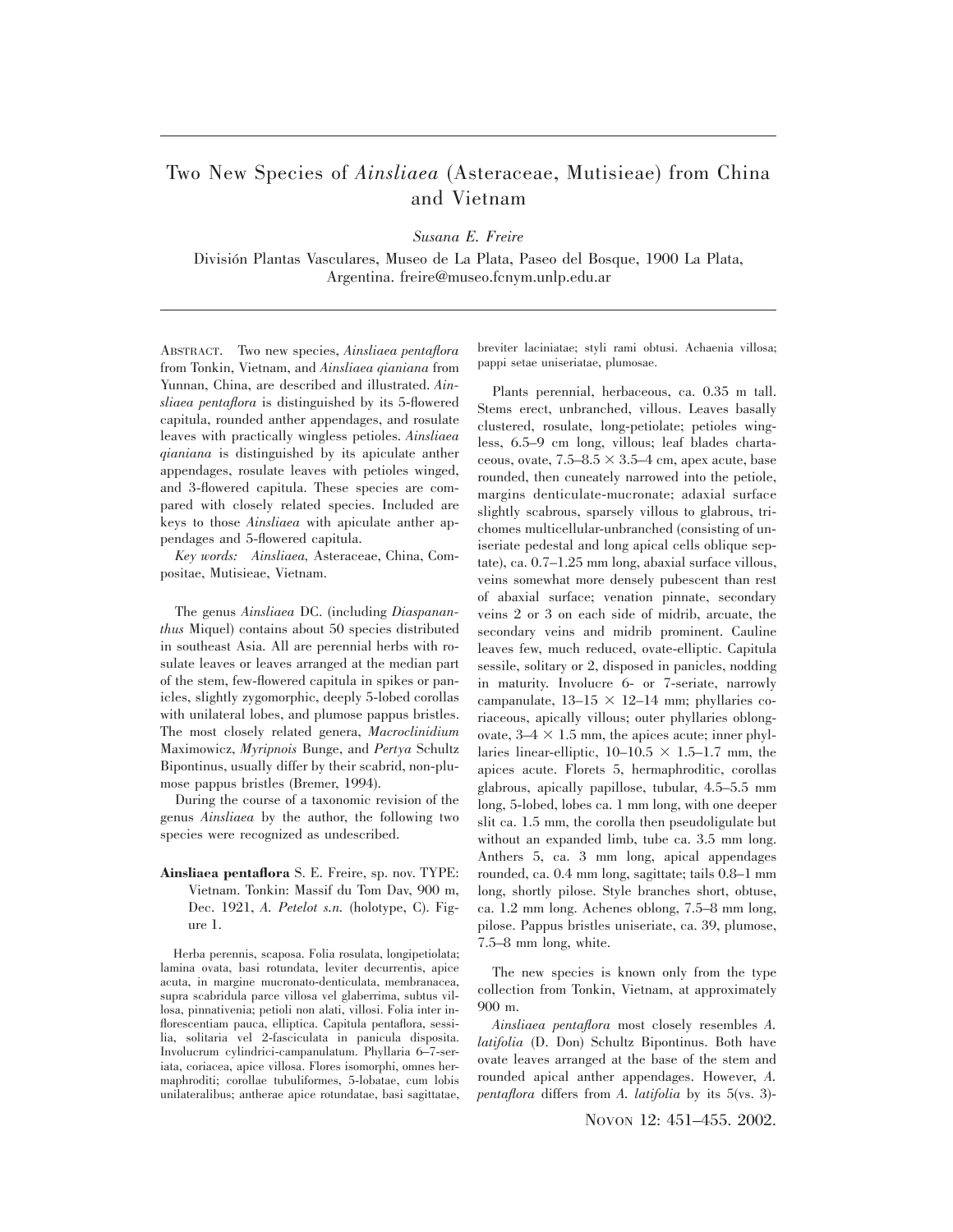

Figure 1. *Ainsliaea pentaflora* S. E. Freire. —A. Habit. —B. Foliar trichome. —C. Phyllaries. —D. Capitula. —E. Corolla. —F. Floret. —G. Style branches. —H. Stamen. Scale bars:  $A = 3$  cm;  $B = 0.2$  mm;  $C = 3.5$  mm; D & F = 5 mm;  $E = 1.5$  mm;  $G = 2.5$  mm;  $H = 1$  mm. Drawn from the holotype: *Petelot s.n.* (C).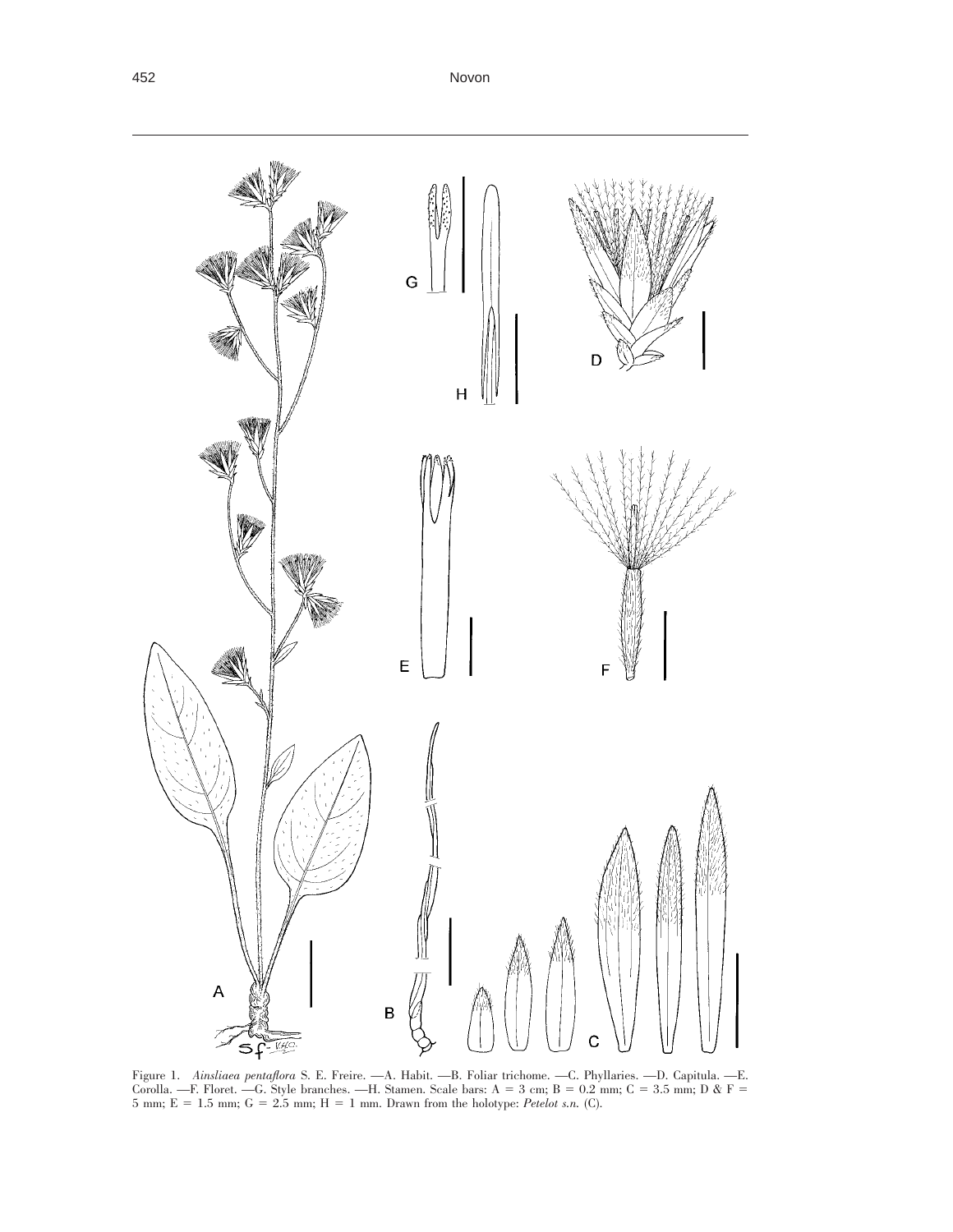flowered capitula, and its practically wingless (vs. winged) petioles.

The new species epithet *pentaflora* refers to the 5-flowered capitula. Two other species of the genus are also 5-flowered: *A. brandisiana* Kurz from Myanmar (5 Burma) and *A. spanocephala* Y. C. Tseng from Thailand.

KEY TO THE *AINSLIAEA* SPECIES WITH 5-FLOWERED CAPITULA

1a. Leaf bases cuneate; anther appendages apically

rounded ........... *A. pentaflora* S. E. Freire 1b. Leaf bases rounded or cordate; anther appendages apically acuminate.

2a. Leaf bases rounded ..... *A. brandisiana* Kurz 2b. Leaf bases cordate ............... ............ *A. spanocephala* Y. C. Tseng

**Ainsliaea qianiana** S. E. Freire, sp. nov. TYPE: China. NE Yunnan: Colline de Kin-tchongchan, 2990 m, *E. E. Maire 2529* (holotype, W; isotypes, NY, UC). Figure 2.

Herba perennis, scaposa. Folia rosulata, longipetiolata, cum petiolo late alato; lamina elliptica vel ovata, in petiolo subito angustata, apice acuta, in margine mucronato-denticulata et villosa, crasse, utrinque glabra, subtus albida, pinnativenia. Folia inter inflorescentiam pauca, lineari-elliptica. Capitula triflora, numerossisima, sessilia, 3–5-fasciculato-spicata, horizontalia vel pendula, unilateralia, spica simplex vel breviter ramosa. Involucrum cylindricum. Phyllaria 6–7-seriata, papyracea, omnes glabra. Flores isomorphi, omnes hermaphroditi; corollae rubescentes, 5-lobatae, cum lobis unilateralibus, linearibus, partitis subaeque; antherae apice apiculatae, basi sagittatae, breviter laciniatae; styli rami breves, rotundati. Achaenia villosa; pappi setae uniseriatae, plumosae.

Plants perennial, herbaceous, 0.50–0.60 m tall. Stems erect, unbranched, moderately villous. Leaves basally clustered, rosulate, long-petiolate; petioles winged, 10–11 cm long; leaf blades subcarnose, elliptic to elliptic-ovate,  $7.5-8.5 \times 3.5-$ 3.8 cm, apex acute to obtuse, base abruptly rounded and decurrent into the petiole, margins denticulate-mucronate and villous, trichomes multicellular-unbranched (consisting of a uniseriate pedestal and long apical cells obliquely septate), ca. 0.6–1 mm long; upper and lower surfaces glabrous, the surface whitish below; venation pinnate, secondary veins 2 or 3 on each side of midrib, arcuate, secondary veins and midrib prominent. Cauline leaves few, much reduced, linear-elliptic. Capitula sessile, 3- to 5-fasciculate, rarely 1 or 2, spicately disposed, nodding in anthesis, spike unilateral, single- or few-branched. Involucre 6- or 7 seriate, cylindrical,  $12-14.5 \times 3-4$  mm in anthesis; phyllaries papyraceous, glabrous; outer phyllaries linear-ovate,  $2.8-3 \times 0.8-1$  mm, the apices acuminate; inner phyllaries linear-ovate to linear-elliptic,  $11-13 \times 1.2-2$  mm, the apices acuminate to acute. Florets 3, hermaphroditic, corollas light pink, glabrous, apically papillose, 5-lobed, lobes unilateral, oblong, ca. 3.5 mm long, with one deeper slit ca. 5.5 mm long, the corolla then slightly ligulate, tube ca. 4.5 mm long. Anthers 5, ca. 6 mm long, apical appendages shortly apiculate, 1–1.5 mm long (apiculum ca. 0.2 mm long), sagittate; tails ca. 1.3 mm long, shortly pilose. Style branches shortly bilobed, apically rounded, ca. 0.25 mm long. Achenes oblong, 3–4 mm long, densely pilose. Pappus bristles uniseriate, ca. 39, plumose, 6–7 mm long, white.

*Ainsliaea qianiana* at present is known only from the type collection from northeastern Yunnan, China, at approximately 2990 m.

The species is named to honor Qian Yi-yong, a dedicated botanist and collector of the Chinese flora.

The new species is characterized by its apiculate anther appendages, rosulate leaves with petioles winged, and capitula 3-flowered. *Ainsliaea qianiana* exhibits some likeness to *A. macrocephala* in habit and capitulescence. That species is amply distinguished by its apically rounded anther appendages and its pilose phyllaries and leaves. Twelve other species of the genus also have apiculate anther appendages.

KEY TO THE *AINSLIAEA* SPECIES WITH APICULATE ANTHER APPENDAGES

| la. Leaves clustered at the median part of the stem. |                                                       |  |  |
|------------------------------------------------------|-------------------------------------------------------|--|--|
|                                                      |                                                       |  |  |
| 2b. Leaves lobed.                                    |                                                       |  |  |
|                                                      | 3a. Blades palmately lobed.                           |  |  |
|                                                      |                                                       |  |  |
|                                                      |                                                       |  |  |
|                                                      |                                                       |  |  |
| 1b. Leaves $\pm$ rosulate.                           |                                                       |  |  |
|                                                      |                                                       |  |  |
|                                                      | 5b. Leaves pinnative ined; capitula 3- or 5-flowered. |  |  |
|                                                      | 6a. Capitula 5-flowered.                              |  |  |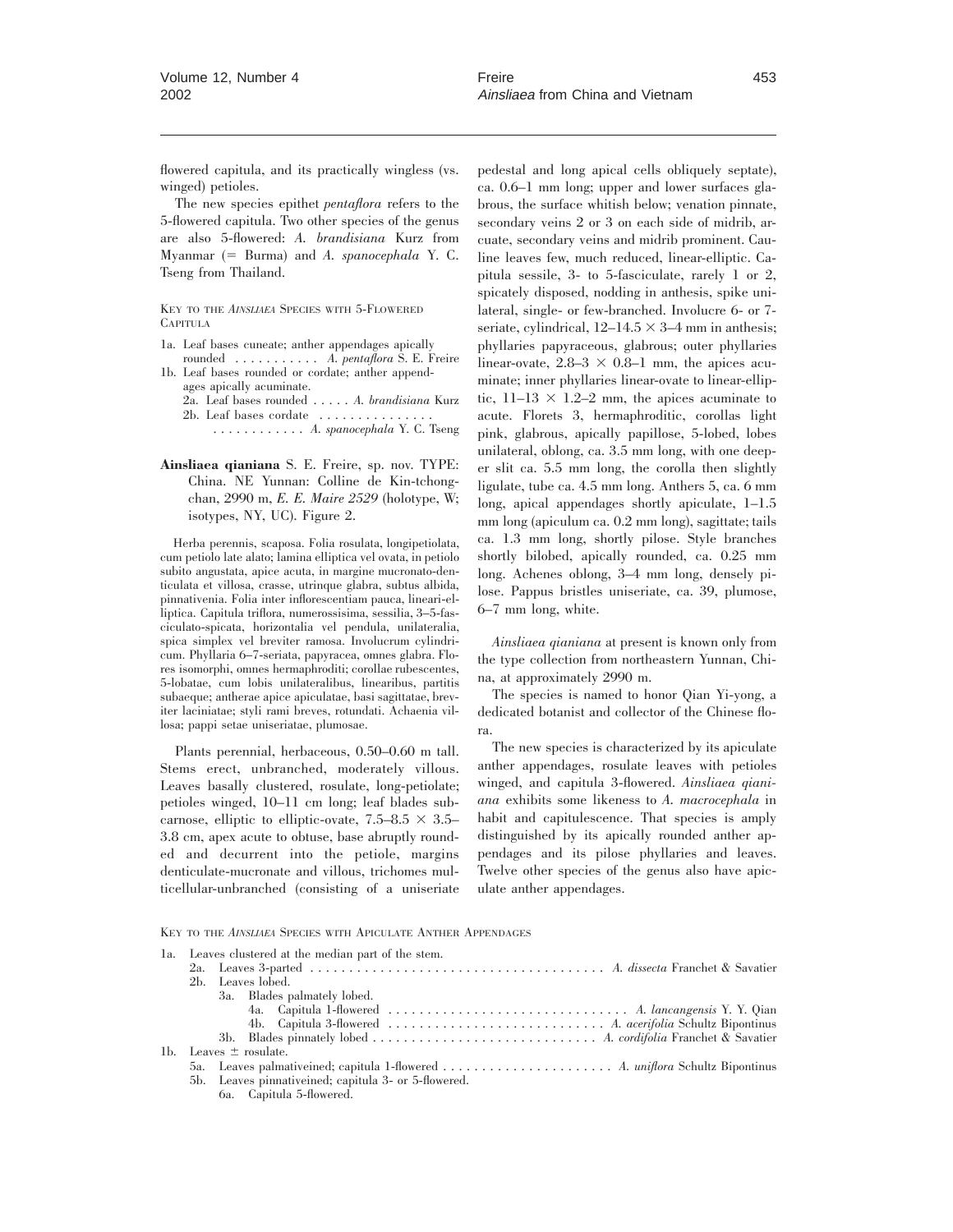

Figure 2. *Ainsliaea qianiana* S. E. Freire. —A. Habit. —B. Foliar trichome. —C. Phyllaries. —D. Capitula. —E. Floret without ovary. —F. Achene with pappus. —G. Stamen. —H. Style branches. Scale bars:  $A = 3$  cm;  $B = 0.1$ mm; C & F = 2 mm; D = 5 mm; E = 2.5 mm; G & H = 1 mm. Drawn from the holotype: *Maire 2529* (W).